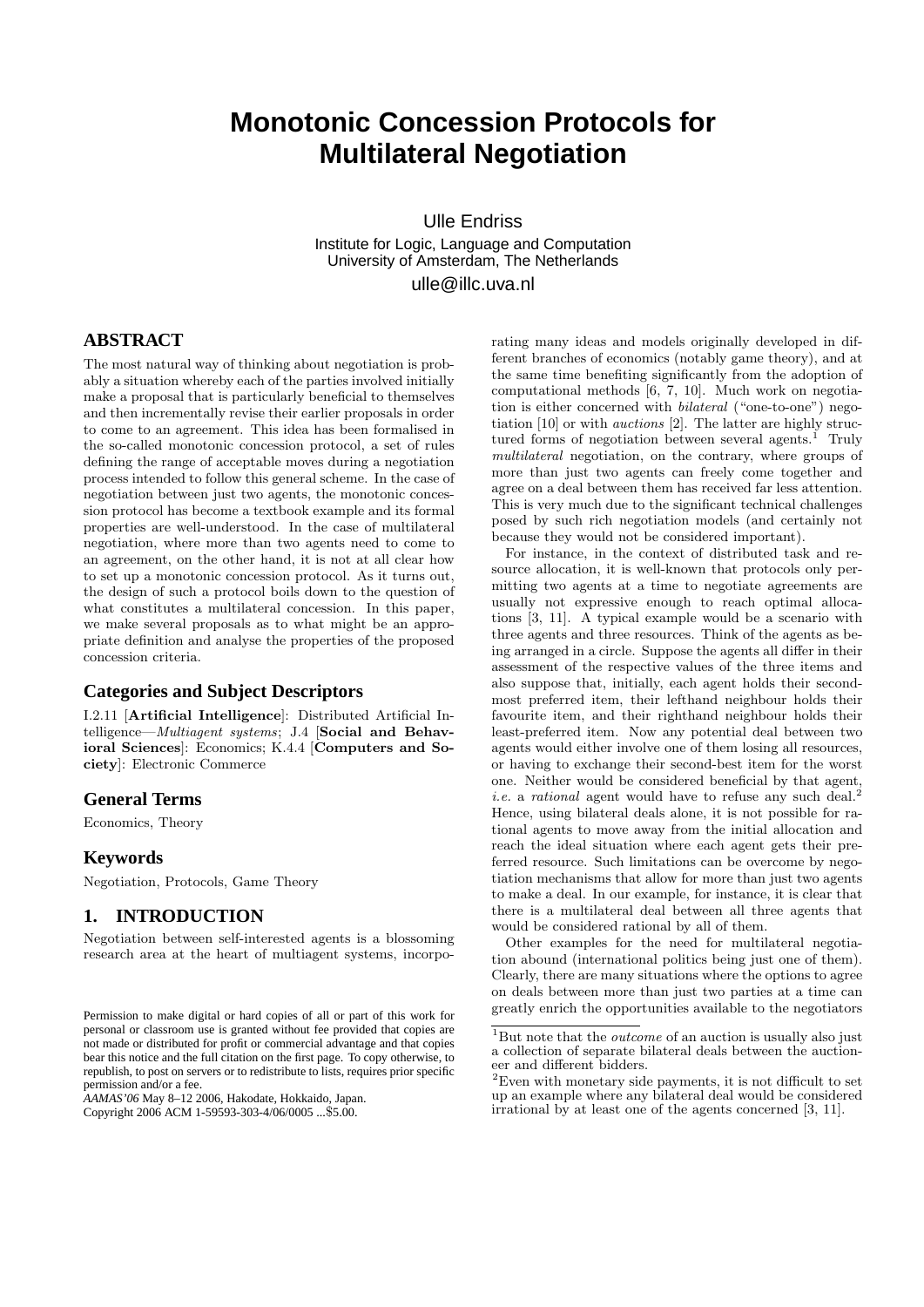and can lead to much better negotiation outcomes. On the downside, of course, such multilateral negotiation models are a lot more complex than bilateral negotiation (and typically also more complex than the highly structured negotiation schemes between several agents given by auctions). Acknowledging these difficulties, this paper aims at clarifying some of the more fundamental issues at stake.

Specifically, in this paper we are interested in monotonic concession protocols for multilateral negotiation. A negotiation protocol is a set of rules specifying the range of "legal" moves available to each agent at any stage of a negotiation process (in contrast to this, an agent's negotiation strategy is a function from the negotiation history to a follow-up move respecting the protocol). Monotonic concession protocols, in particular, formalise what might be considered the most natural way of thinking about negotiations: Initially, each of the parties involved make a proposal that is particularly beneficial to themselves, and then they incrementally revise their earlier proposals in order to eventually come to an agreement. In the case of negotiation between two agents, the monotonic concession protocol has become a textbook example for negotiation mechanisms [10, 13] and its formal properties are well-understood. In the multilateral case, as we shall see, there appear to be many different ways of generalising the (single) definition for the two-agent case. Crucially, the design of multilateral monotonic concession protocols boils down to the question of what constitutes a concession to a group of agents, rather than to a single opponent. This paper identifies (at least some of) the available options, and analyses their formal properties. We also include a preliminary discussion of the question of how to design suitable negotiation strategies for these protocols.

## *Paper Overview*

Section 2 reviews the monotonic concession protocol for the two-agent case and an associated negotiation strategy, as developed in the work of Zeuthen [15], Harsanyi [4], and Rosenschein and Zlotkin [10]. Following this, Section 3 sets out the general framework of generalising the protocol to the multilateral case. Such a generalisation requires us to decide what constitutes an *agreement* between several agents and, crucially, how to characterise a concession to more than one opponent. These concepts are discussed in Section 4. In particular, Section 4 presents seven alternative definitions of the term multilateral concession. Each of these gives rise to a different variant of the monotonic concession protocol. The properties of these variants of the basic protocol, in particular termination and deadlock-freedom, are then analysed in Section 5. Some of the issues pertaining to the definition of a suitable strategy in a multilateral negotiation context are discussed in Section 6. Section 7 concludes.

# **2. THE TWO-AGENT CASE**

In this section, we are going to describe the monotonic concession protocol for two agents, as presented by Rosenschein and Zlotkin [10]. We are also going to discuss a particular negotiation strategy, originally introduced by Zeuthen [15] and shown to be based on sound game-theoretical foundations by Harsanyi [4], that agents may adopt during an interaction regulated by the protocol.

#### *Notation and Assumptions*

Let  $\mathcal{A} = \{1, 2\}$  be a set of two agents and let X be a finite set of potential agreements (which we are also going to refer to as deals or proposals). Each of the agents  $i \in \mathcal{A}$  is equipped with a *utility function*  $u_i : \mathcal{X} \to \mathbb{R}_0^+$  mapping agreements to non-negative reals. That is, we exclude any potential agreements that would yield negative utility for either one of the agents a priori.  $\mathcal X$  includes a specific agreement, called the conflict deal, that yields utility 0 for both agents. This will be the agreement chosen in case negotiation breaks down and is assumed to be the worst possible outcome.

#### *Monotonic Concession Protocol*

The monotonic concession protocol proceeds in rounds. In each round, both agents make simultaneous proposals, i.e. they each propose one of the potential agreements from  $\mathcal{X}$ . In the first round, each agent is free to make any proposal. In any subsequent round, each agent  $i \in \mathcal{A}$  has got two options (let  $x_i \in \mathcal{X}$  be the most recent proposal made by i):

- (1) Make a *concession* and propose a new deal  $x'_i$  that is preferable to the other agent j:  $u_j(x_i) < u_j(x'_i)$ .
- (2) Refuse to make a concession and stick to proposal  $x_i$ .

An agreement is found when one agent makes a proposal that its opponent rates at least as high as its own current proposal, *i.e.* when  $u_1(x_1) \leq u_1(x_2)$  or  $u_2(x_2) \leq u_2(x_1)$  or both. Conflict, on the the hand, arises when both agents refuse to make a concession during a given round. The protocol runs until either an agreement is found or conflict occurs. In case of agreement, the proposal satisfying both agents is chosen (in case both proposals are satisfiable, we flip a coin to pick one). In case of conflict, the conflict deal is the outcome of the negotiation.

The monotonic concession protocol is known to always terminate [10], i.e. there can be no infinite sequence of rounds.

## *Zeuthen Strategy*

What would be a suitable strategy for agents to adopt when following the monotonic concession protocol? Zeuthen [15] proposed that agents should evaluate their respective willingness to risk conflict, and that the agent with the lower value for this measure should make the next concession (and both agents should concede in case their risk values are equal). Furthermore, a concession should be *sufficient* to ensure that the other agent will have to concede in the following round.

Zeuthen proposed to calculate an agent's willingness to risk conflict as the quotient of the loss in utility incurred in case the other agent's proposal is being adopted and the loss incurred by causing conflict (both with respect to the utility of the agent's own current proposal). As the utility of the conflict deal is 0, the willingness of agent  $i$  to risk conflict (with  $j$  being the other agent) is given by the following formula (we assume  $u_i(x_i) \neq 0$  for ease of presentation):

$$
Z_i = \frac{u_i(x_i) - u_i(x_j)}{u_i(x_i)}
$$

Zeuthen's intuitive justification for this strategy has been complemented by Harsanyi's work [4], who showed how the same strategy can be derived from a small number of fundamental postulates. The most important of these is the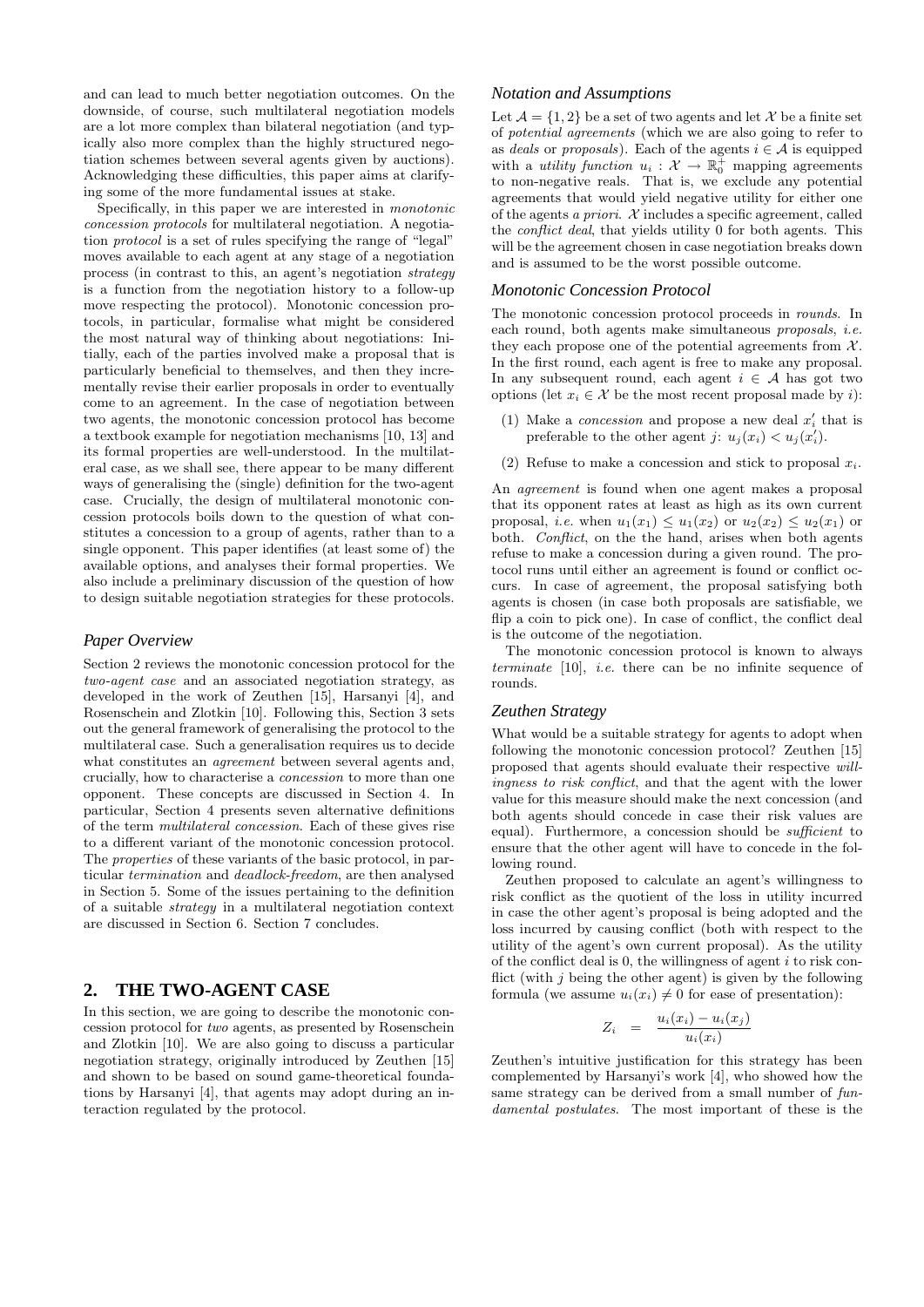postulate of utility maximisation. Harsanyi argues as follows: Suppose the two agents are playing a single-round game; each agent can either accept or reject the other's proposal. Let  $p_2$  be the probability that agent 2 will reject  $x_1$ . Then the expected payoff for agent 1 of rejecting  $x_2$  is  $(1 - p_2) \cdot u_1(x_1)$ . On the other hand, Harsanyi argues, the certain payoff associated with accepting  $x_2$  is  $u_1(x_2)$ . Hence, agent 1 should accept iff  $u_1(x_2) \geq (1-p_2) \cdot u_1(x_1)$ . This is equivalent to  $\frac{u_1(x_1)-u_1(x_2)}{u_1(x_1)} \leq p_2$ . Together with a symme $try$  and a *monotonicity* postulate, this leads to the Zeuthen criterion: agent 1 should concede whenever  $Z_1 \leq Z_2$ .<sup>3</sup>

The Zeuthen strategy is *efficient* in the sense of leading to a final agreement maximising the product of utilities [4, 10].<sup>4</sup> This follows from the fact that  $Z_1 \leq Z_2$  is equivalent to  $u_1(x_1) \cdot u_2(x_1) \leq u_1(x_2) \cdot u_2(x_2)$ , *i.e.* in each round the agent whose current proposal yields the lower product of utilities makes a concession.

The strategy is also "almost" *stable* (*i.e.* in Nash equilibrium [9]). The only critical case is when both agents have the same willingness to risk conflict after the penultimate round. In that case, an agent could benefit from deviating and sticking to their latest proposal. This problem can be overcome by extending the Zeuthen strategy with a mixed equilibrium strategy for the two-person game induced by this "last step situation", albeit at the cost of giving up on efficiency [9, 10].

# **3. NEGOTIATION PROTOCOLS**

In this section, we are going to discuss the design of negotiation protocols that can be used by more than just two agents.

#### *Notation and Assumptions*

Again, let  $X$  be a finite set of potential agreements and let A be a finite set of agents. Each agent  $i \in \mathcal{A}$  is equipped with a utility function  $u_i: \mathcal{X} \to \mathbb{R}_0^+$ , *i.e.* we only admit non-negative utilities, and  $X$  includes the so-called conflict deal to which every agent assigns utility 0. In one case we are going to comment on the effects of only allowing strictly positive utilities (for anything but the conflict deal).

## *A Multilateral One-Step Protocol*

We should stress that, in this paper, we are not interested in finding the "best" protocol for multilateral negotiation. Instead, we are only interested in generalising the ideas present in the two-agent monotonic concession protocol. Also in the two-agent case, it is well-known that the monotonic concession protocol is not the "best" protocol. Indeed, there is a simple alternative, termed the one-step protocol by Rosenschein and Zlotkin [10], that is much simpler than the monotonic concession protocol and permits a negotiation strategy

that is both stable and efficient. Recall that the Zeuthen strategy cannot guarantee both stability and efficiency (depending on how the "last step situation" is handled, either stability or efficiency need to be sacrificed). The idea of the one-step protocol is to simply ask both agents for a proposal and to adopt the proposal that yields the higher product of utilities (and to flip a coin in case the products are the same). The best strategy that agents can follow in this protocol is to propose the agreement that is best for themselves amongst those with maximal product of utilities. This is clearly both stable and efficient.

The one-step protocol can easily be extended to the multilateral case: Collect a proposal from each agent and randomly choose an outcome amongst those proposals that maximise the product of utilities. The obvious strategy, which is the same as for the two-agent case, is also both stable and efficient. This simplistic solution not withstanding, we still remain interested in the monotonic concession protocol, because —unlike the one-step protocol— it is a direct formalisation of natural negotiation behaviour.

#### *Multilateral Monotonic Concession Protocols*

How can we generalise the monotonic concession protocol to cases where more than two agents need to come to an agreement? The general structure of the negotiation protocol will stay the same:

- (1) In the first round, each agent makes an initial proposal.
- (2) In each subsequent round, each agent either makes a concession or sticks with their current proposal.
- (3) The above is being iterated until either a conflict situation arises (no agent makes a concession) or agreement is reached.

The two critical terms here, which we have as yet left undefined, are concession and agreement.

# **4. AGREEMENT AND CONCESSION**

In this section, we are going to discuss the meaning of the terms agreement and concession in the context of multilateral negotiation.

#### *Multilateral Agreements*

In the case of agreement, the generalisation from the twoagent case to the general multilateral case is straightforward:

Agreement is reached iff one agent makes a proposal that is at least as good for each other agent as their own current proposal.

To put it more formally, agreement is reached iff there exists an agent  $i \in \mathcal{A}$  such that  $u_i(x_i) \geq u_i(x_i)$  for all agents  $j \in \mathcal{A}$ .

#### *Options for Defining Multilateral Concessions*

In the case of concession, however, it is not at all clear what would be the "correct" way of generalising to the multilateral case. Indeed, what does it mean to make a concession to a group of opponents? Do we have to make our new proposal more palatable to everyone else, to just one of them, or do we have to propose something that would somehow increase the utility of the group as a whole (and what would that actually mean)?

<sup>3</sup>What may be considered questionable in Harsanyi's argument is that he implicitly assumes that  $x_2$  will be selected as soon as agent 1 accepts it. This disregards the possibility that both agents accept each others proposal, in which case the choice should be random. However, interestingly, this more complex assumption leads to the same solution. In this case, the expected payoff for accepting  $x_2$ is  $p_2 \cdot u_1(x_2) + (1-p_2) \cdot \frac{1}{2}(u_1(x_1) + u_1(x_2))$ . Using this in place of  $u_1(x_2)$  eventually leads to the same inequation  $Z_1 \leq Z_2$ <sup>4</sup>This also implies that the final agreement will be *Pareto* optimal (no alternative agreement would be better for one agent without decreasing utility for the other [8]).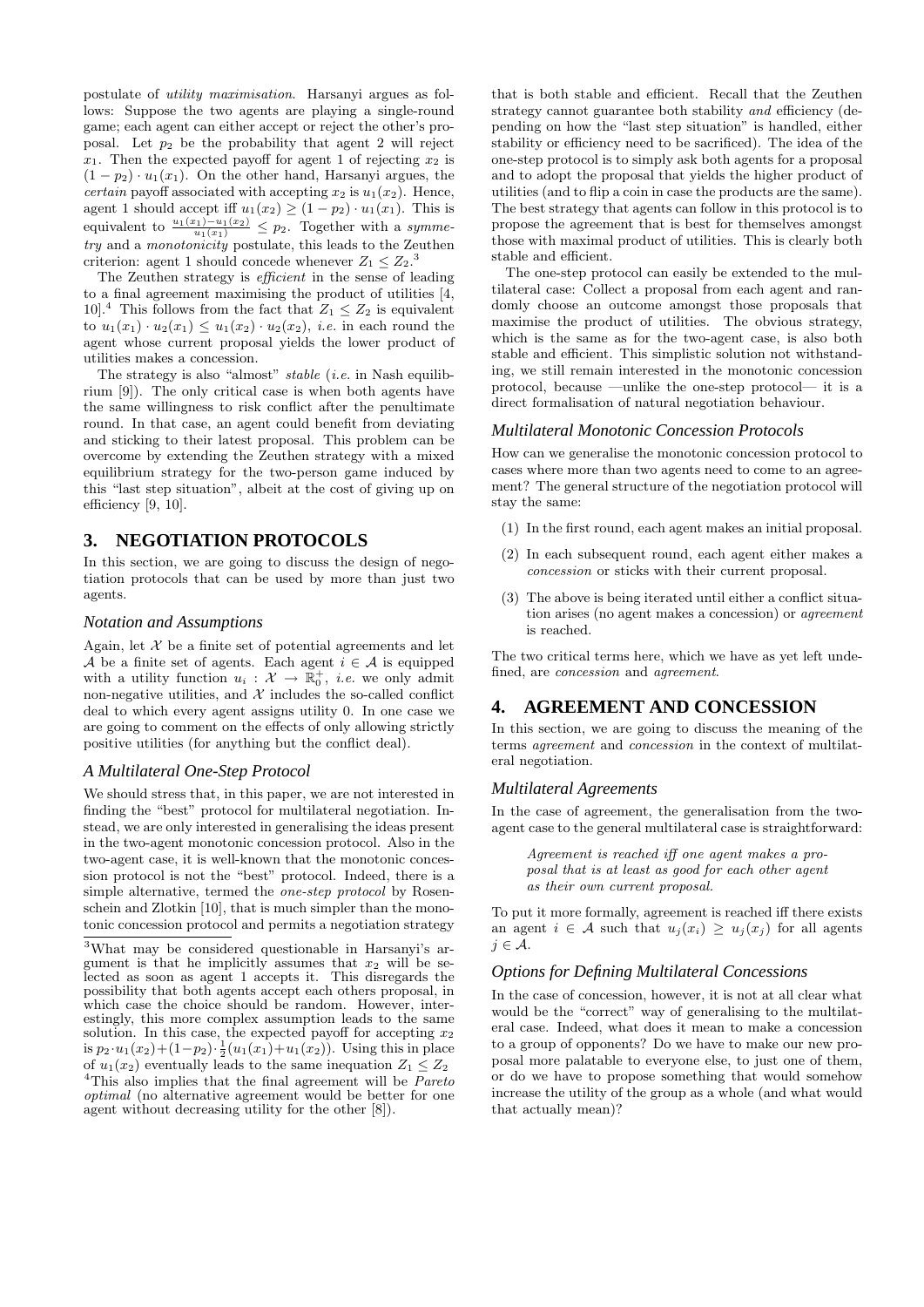All of the following interpretations of the term concession seem to have some merit:

- (1) Strong concession: Make a proposal that is strictly better for each of the other agents.
- (2) Weak concession: Make a proposal that is strictly better for at least one of the other agents.
- (3) Pareto concession: Make a proposal that is at least as good for all of the other agents and strictly better for at least one of them.
- (4) Utilitarian concession: Make a proposal such that the sum of utilities of the other agents increases (utilitarian social welfare).
- (5) Egalitarian concession: Make a proposal such that the minimum utility amongst the other agents increases (egalitarian social welfare).
- (6) Nash concession: Make a proposal such that the product of utilities of the other agents increases (Nash product).
- (7) Egocentric concession: Make a proposal that is worse for yourself.<sup>5</sup>

We are first going to clarify the choice of name for some of these concession criteria and then turn to the analysis of their properties.

## *Relation to Social Welfare Concepts*

Recall that, in welfare economics, a Pareto improvement is a move to a different agreement that harms nobody but benefits at least one member of society (and a Pareto optimal agreement is one that does not admit any further Pareto improvements). Analogously, a Pareto concession by agent i is a concession that results in a Pareto improvement for the group of agents  $A \setminus \{i\}$ . The names for criteria (4)–(6) are also inspired by concepts from welfare economics. These are all concepts that are used to assess the well-being of a group (or society) of agents in terms of the individual utilities of its members [1, 8].

The utilitarian social welfare enjoyed by a group, for instance, is defined as the sum of the utilities of its members. This is a useful metric for assessing the well-being of a group if we adopt a classical utilitarian point of view (note that this is also a metric for average utility, i.e. an agent making a utilitarian concession would improve the average utility of its opponents). The egalitarian social welfare, on the other hand, is defined as the utility of the agent with the currently lowest utility level *(i.e.* in an egalitarian system we would measure the success of society in terms of the well-being of its poorest members). The Nash product is an interesting compromise; it measures social welfare in terms of the product of individual utilities. This means that both overall increases in utility and inequality-reducing utility transfers would be considered beneficial to society. Other notions of social welfare studied in the literature would give rise to further concession criteria.

#### *Relation to the Two-Agent Case*

If there are just two agents, then making a concession of either one of the first six types simply amounts to making a new proposal that is strictly better for your (single) opponent. Hence, criteria  $(1)$ – $(6)$  are all faithful extensions of the two-agent case.

In fact, criterion (7) is also a faithful extension of the twoagent case, at least if we assume that an agent would never make a proposal that is dominated by another potential proposal. This is so, because moving to a new proposal that is worse for yourself but not better for your opponent than your current proposal amounts to moving to a proposal that is dominated by your current proposal.

#### **5. PROTOCOL PROPERTIES**

In this section, we are going to analyse various interesting properties for the different monotonic concession protocols entailed by our seven multilateral concession criteria.

#### *Termination*

An important property of a negotiation protocol is whether it can guarantee that any negotiation process following the protocol will eventually terminate. Each of the multilateral concession criteria we have proposed gives rise to a different negotiation protocol. The following proposition summarises some simple termination results for these protocols:

PROPOSITION 1. Except for weak concessions, each of the seven proposed concession criteria guarantees termination of the negotiation protocol.

PROOF. Each of the concession criteria, except that of weak concession, is defined in terms of a metric that induces a strict partial (in some cases even total) order  $\prec_i$  over the space of proposals from the viewpoint of each individual agent i. For instance, in the case of a utilitarian concession by agent  $i$ , the sum of utilities for the remaining agents has to increase, *i.e.* you may define  $x \prec_i y$  iff  $\sum_{k \in A \setminus \{i\}} u_k(x)$  $\sum_{k\in\mathcal{A}\backslash\{i\}}u_k(y)$ . Recall that the overall number of possible proposals is assumed to be finite. Hence, each agent  $i$  can only make a finite number of concessions, as each concession will take its own current proposal higher up in the  $\prec_i$ -order. Hence, as the overall number of agents is assumed to be finite as well, there can only be a finite number of concessions overall, i.e. negotiation is bound to terminate and either conflict or an agreement will be reached eventually.  $\square$ 

Note that any such termination result can only ever apply to the protocol as such, not to negotiation processes in general. If one of the agents does not make a move during one of the rounds (because, for instance, its reasoning process for deciding the next move does not terminate), then the negotiation gets stuck. In practice, this problem can be tackled by introducing deadlines ("if you do not make a move within 1 minute, then this counts as a refusal to concede").

Clearly, in the case of weak concessions, we cannot guarantee termination (unless there are only two agents). Indeed, an agent could alternate between two proposals indefinitely and make a weak concession each time. This is possible when there are two candidate proposals, such that one of them is strictly preferred by the agent's first opponent and the other is strictly preferred by its second opponent.

<sup>&</sup>lt;sup>5</sup>Here *egocentric* is not to be misread as *selfish*; it simply means that this notion of concession is based on the agent's own valuations rather than that of other agents. This makes sense in domains where a reduction in utility for one agent can generally be assumed to result in an increase in utility for (some of) the other agents.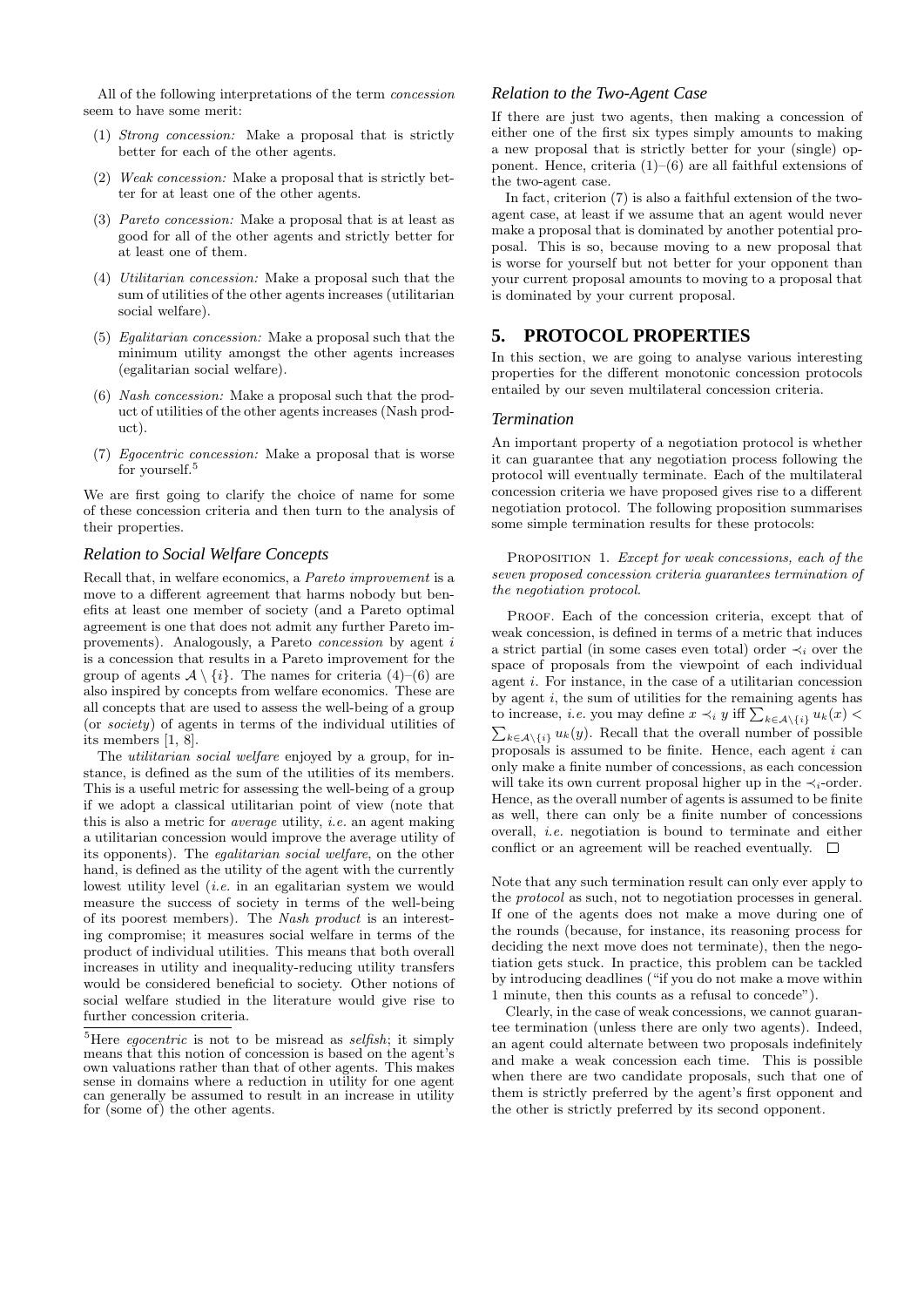#### *Compositionality*

Closely related to the question of termination is what one might want to term compositionality. This property holds iff the composition of two consecutive concessions each meeting a given concession criterion will always meet that same criterion as well. That is, whenever the move from  $x$  to  $x'$ is considered a valid concession, and the move from  $x'$  to  $x''$ is as well, then the direct move from  $x$  to  $x''$  will constitute a valid concession as well.

Clearly, all of our proposed concession criteria satisfy the compositionality property, with the sole exception of weak concessions. In the case of a Nash concession, for instance, if two consecutive concessions each increase the product of utilities for the other agents, then the product of utilities will have increased as well with respect to the entire negotiation process. For weak concessions, on the other hand, the same counterexample given for termination applies: the second concession may take us back to the initial proposal.

#### *Deadlock-freedom*

Another important property of negotiation protocols to consider is deadlock-freedom. A *deadlock* is a situation where no agent can make any further move that would be compliant with the negotiation protocol, but none of the terminal states (either agreement of conflict) of the protocol has been reached either. Of course, in the context of a monotonic concession protocol, each agent always has the move of not conceding available to them. That is, for any of our concession criteria, it will always be possible for agents to continue negotiation in a fashion deemed legal by the protocol. However, there may be situations where an agent would not be able to make a concession, even if they would be prepared to give up their current position. Naturally, we would prefer to avoid such situations and use a concession criterion satisfying the following property of deadlock-freedom:

We call a concession criterion deadlock-free iff it guarantees that at least one agent can make a concession satisfying the criterion at any stage during negotiation, until an agreement has been reached.

It is not difficult to see that any of our criteria must be deadlock-free in case there are only two agents in the system:

PROPOSITION 2. In the two-agent case, each of our seven concession criteria is deadlock-free.

PROOF. Let  $x_1$  and  $x_2$  be the current proposals of agents 1 and 2, respectively. If no agreement has been reached yet, then we must have both  $u_1(x_1) > u_1(x_2)$  and  $u_2(x_2) > u_2(x_1)$ . As argued earlier, in the two-agent case criteria  $(1)$ – $(6)$  coincide; they are fulfilled if one of the agents makes a new proposal that is better for its opponent than its current offer. Hence,  $x_2$  would be a legal concession for agent 1 for any of the criteria  $(1)$ – $(6)$ . Furthermore, it would also be a legal concession according to criterion (7). Hence, there can never be a deadlock in the two-agent case.  $\Box$ 

In the general case, with potentially more than just two agents, however, the situation is different. Now just some of our criteria are deadlock-free, while others are not.

Furthermore, for one of them (the Nash concession), deadlock-freedom depends on a seemingly minor detail of

the negotiation scenario. Recall that we require all utility functions to be non-negative. We say that utilities are required to be positive in case we do require all utilities, except for the conflict deal, to be greater than 0. We are now able to state our results regarding deadlock-freedom:

PROPOSITION 3. The weak, the utilitarian, and the egocentric concession criteria are all deadlock-free. The Pareto, the strong, and the egalitarian concession criteria are not deadlock-free. The Nash concession criterion is deadlockfree iff utilities are required to be positive.

PROOF. We begin with the negative results, more specifically with the case of Pareto concessions. Suppose there are three agents with the following current proposals (which are also the only possible outcomes) and associated utilities:

|       | $x_1$ | $x_2$ | $x_3$ |
|-------|-------|-------|-------|
| $u_1$ | 4     | 2     | 2     |
| $u_2$ | з     | 2     | 2     |
|       |       | 2     |       |
| $u_3$ |       |       |       |

It is easy to see that agreement has not been reached and that no agent is in a position to make a Pareto concession. Hence, this example constitutes a deadlock. Every strong concession is also a Pareto concession, i.e. strong concessions cannot be deadlock-free either.

To construct an example that proves that egalitarian concessions are not deadlock-free, let  $\epsilon$  be the minimal utility assigned to any outcome by any agent. Then in any game where for each possible outcome  $x$  there are at least two agents assigning utility  $\epsilon$  to x, no agent can ever make an egalitarian concession (because the minimum utility of the other agents is the same for all possible proposals).

Now let us move on to the positive results. The weak concession criterion is clearly deadlock-free. In fact, at any stage each agent i could make a weak concession (until an agreement is reached). If no agreement has been reached, then there must be at least one other agent  $j$  such that  $u_i(x_i) > u_i(x_i)$ . But then proposing  $x_i$  would constitute a weak concession for i. An analogous argument can be used for the case of egocentric concessions.

Next consider the case of utilitarian concessions. Let i be (one of) the agent(s) making a proposal  $x_i$  yielding a maximal sum of utilities (amongst the current proposals). If there is no agreement yet, then there must be another agent j who likes  $x_i$  less than their own proposal:  $u_j(x_i) < u_j(x_j)$ . But we also have  $\sum_{k \in A} u_k(x_i) \ge \sum_{k \in A} u_k(x_j)$ . Hence,<br> $\sum_{k \in A \setminus \{j\}} u_k(x_i) > \sum_{k \in A \setminus \{j\}} u_k(x_j)$ . That is,  $x_i$  constitutes a legal utilitarian concession for agent  $j$  and there is no deadlock.

An analogous argument can be used in the case of Nash concessions. However, in this case the validity of the last step in the argument relies on  $u_i(x_i)$  being greater than 0. That is, this proof will only go through in case utilities can be assumed to be positive. If zero utilities are admissible, then we can use a similar argument as the one used in the case of egalitarian concessions to show that Nash concessions are not deadlock-free. Take a game where for each possible outcome  $x$  there are at least two agents assigning utility  $0$  to  $x$ . Then the product of utilities of the "other" agents will always be 0, i.e. no agent can ever make a Nash  $\Box$ concession $\Box$ 

Lack of deadlock-freedom is a serious deficiency of a negotiation protocol. Arguably, deadlock-freedom is even more im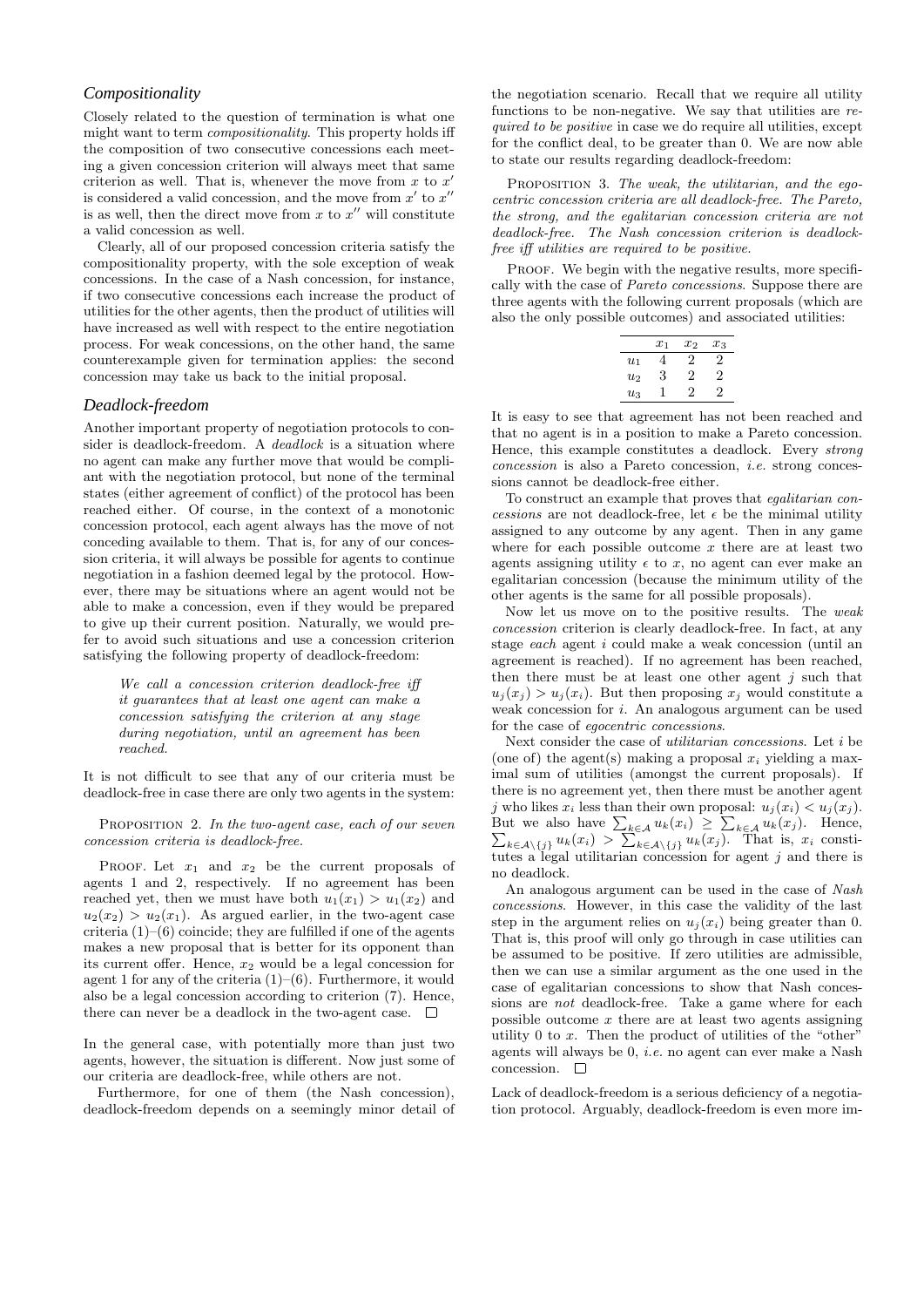portant than termination, because a lack of termination can be addressed by refining the concession criterion in question, while deadlock-freedom could only be recovered by loosening the definition of a criterion.

Wooldridge et al. [14], for instance, who propose a multilateral negotiation mechanism that draws on ideas from the monotonic concession protocol for the two-agent case, require concessions to satisfy both the utilitarian and the Pareto concession criteria. They recognise that their approach is not deadlock-free (without using that expression), and suggest to overcome this problem by introducing the option of backtracking, i.e. of proposing a deal that is neither a concession nor the same deal proposed in the previous round. Arguably, such an extension of the protocol takes us outside of the realm of monotonic concession protocols.

## *Verifiability and Privacy*

Next we turn our attention to two inter-related issues: verifiability and privacy. A negotiation protocol should be verifiable in the sense that it should be possible to check whether everybody is really following the rules laid down by the protocol. But who should check?

The first type of verifiability is verifiability by an outside observer. Clearly, an outside observer could verify some of the more operational issues, e.g. whether agents really make simultaneous proposals. However, an outside observer usually cannot check whether every agent who is changing their proposal is really making a true concession. This would require an accurate knowledge of the utility functions of the agents concerned and, for reasons of privacy, these agents may not be prepared to publish their utility functions (or if they do, they may not always be entirely truthful about them). Of course, if we assume the presence of an *omniscient* observer, then full verifiability is clearly given for any of the variants of the protocol considered here, but it is also not very interesting.

The issue of privacy does not just affect verifiability, but is a somewhat critical issue about the whole setup of the monotonic concession protocol. Nevertheless, the two-agent monotonic concession protocol has the very desirable property that each individual agent can verify whether their opponent is conforming to the rules of the protocol. They only need to know their own utility function. Whether or not they report their utility function truthfully is up to them, but they can always check whether a new proposal constitutes a concession with respect to their true utility function (and, of course, also with respect to their reported utility function). In the case of more than two agents, this is not the case anymore, simply because concession criteria are defined in terms of more than one utility function (except for the egocentric criterion).

In the multilateral case, it seems interesting to introduce a concept of distributed verifiability. Is it possible that all the other agents together verify whether or not the latest move by a particular agent constitutes a true concession? Of course, the other agents may also be lying to each other, but we can at least check whether a concession criterion admits distributed verifiability in the following sense:

A concession criterion admits distributed verification iff for any move that is not a true concession, at least one of the other agents can detect that violation.

It turns out that only the strong concession criterion is verifiable in a distributed manner, although the weak and the Pareto concession criteria also admit a slightly weaker form of distributed verification:

- (1) The egocentric concession criterion is not verifiable, because only the proposing agent could check.
- (2) The utilitarian, egalitarian, and Nash concession criteria are not verifiable in the distributed sense, because no individual agent can check whether the sum/minimum/product has increased.
- (3) The strong concession criterion is verifiable in a distributed manner: for any violation, at least one of the agents will be worse off.
- (4) The weak and the Pareto concession criteria are verifiable in a distributed manner if agents can communicate (if an agent has received a strict improvement they should announce that fact). If no agent reports a strict improvement, then a violation has occurred (in addition, for a Pareto concession, each agent would have to check that they did not suffer a loss in utility).

This concludes our discussion of the properties of the seven variants of the monotonic concession protocol.

# **6. NEGOTIATION STRATEGIES**

Our main interest in this paper has been concerned with monotonic concession protocols for multilateral negotiation (and thereby also the nature of multilateral concessions), but this investigation also clearly raises the question what strategy an individual agent participating in a negotiation regulated by such a protocol should follow. A proper gametheoretical analysis of this question would be of considerable interest, but also technically demanding. Such an analysis lies outside the scope of this paper.

Still, in this section, we want to briefly review a number of seemingly obvious choices.

#### *Choicepoints*

It seems reasonable to assume that agents always start with a proposal that is optimal for themselves. Of course, from a "psychological" point of view it may be considered advantageous to start with a more realistic proposal straight away, but we are not going to be concerned with such questions here. We are also going to ignore the question as to which of the optimal proposals to select in case there are several.

In every subsequent round, each agent has to answer two questions:

- (1) Should I make a concession?
- (2) If yes, how much should I concede?

Of course, just as it is unclear how to characterise the concept of a concession in a multilateral negotiation context, it may also seem unclear how to quantify the extent of such a concession. Nevertheless, there is in fact a rather simple answer to our second question: A concession should always be minimal with respect to the utility loss incurred by the agent making the concession. That is, amongst the pool of potential proposals that would satisfy the concession criterion enforced by the protocol, the agent should choose the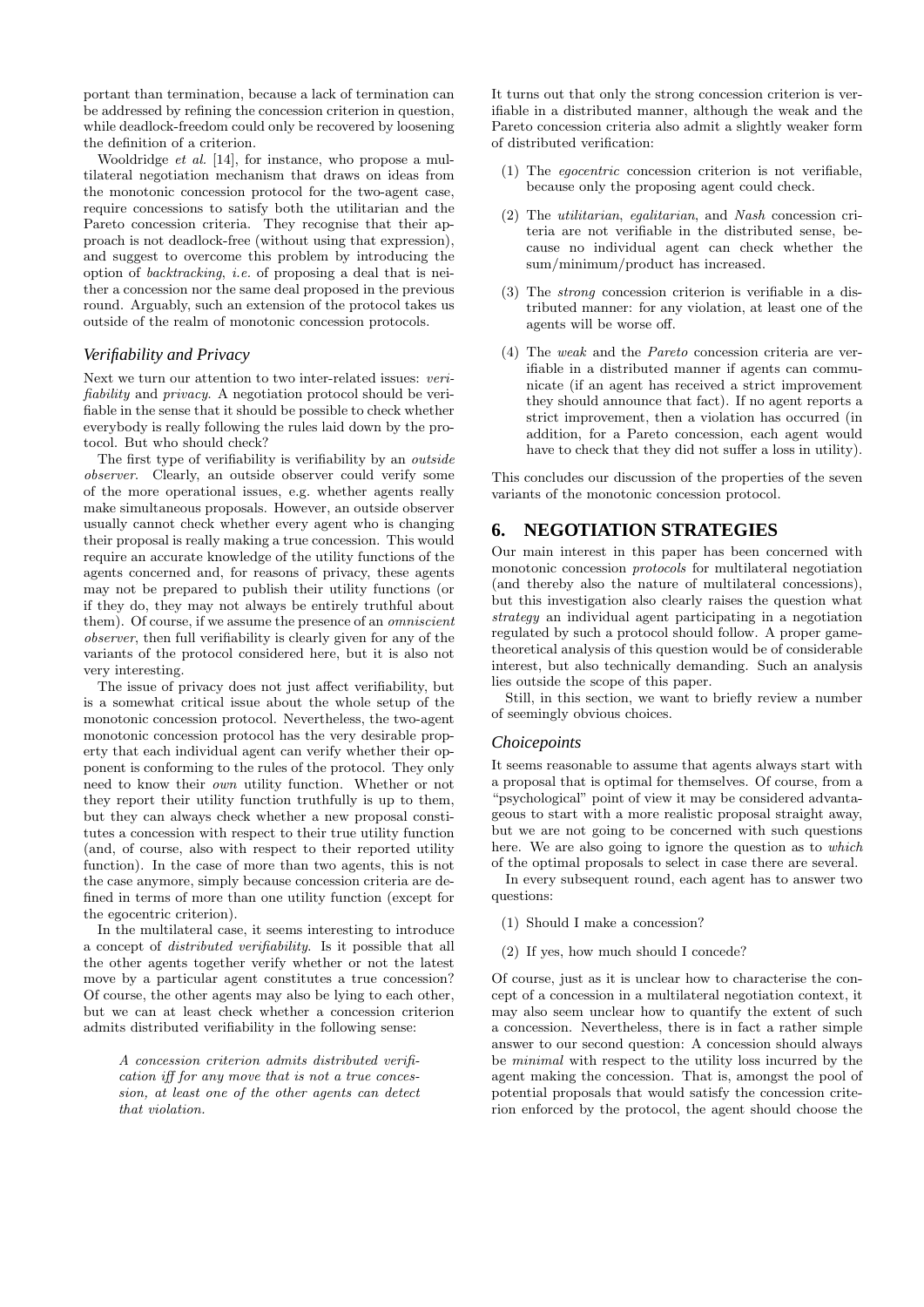proposal that gives the highest utility to themselves (again, in this tentative discussion, we are going to ignore the question of what to do in case there are several potential concessions yielding maximal utility).

The concept of minimal concessions is useful when discussing these questions at an abstract level. In practice, it can and should be further refined. For the Zeuthen strategy as formulated by Rosenschein and Zlotkin [10], for instance, agents are supposed to make sufficient rather than minimal concessions (sufficient in the sense of forcing the opponent to concede in the next round). Of course, for most concession criteria, a sufficient concession can always be decomposed into a series of minimal concessions; so there is no important qualitative difference at the abstract level. $<sup>6</sup>$ </sup>

To summarise, the question of strategy reduces to the question of when to make a concession. In the two-agent case, the Zeuthen strategy settles this question by letting the agents compute the willingness to risk conflict for both agents and asking the agent for whom this value is lower to make the next concession (with suitable modifications in case the two values are equal). In the sequel, we are going to consider three possible generalisations of the Zeuthen strategy to the multilateral case.

#### *Willingness to Risk Conflict*

In the two-agent case, the Zeuthen strategy is built around the concept of an agent's willingness to risk conflict. This value is computed as the quotient of the utility loss incurred by accepting the opponent's proposal and the utility loss incurred by settling with the conflict deal (both with respect to the utility of the agent's own current proposal). So for agent 1, we get the following value:  $\frac{u_1(x_1)-u_1(x_2)}{u_1(x_1)}$ .

A natural generalisation of this criterion to the multilateral case would be to evaluate the loss in utility in case of concession assuming the worst possible outcome for the agent. That is, for agent  $i$ , we obtain the following formula for its willingness to risk conflict:

$$
Z_i = \begin{cases} 1 & \text{if } u_i(x_i) = 0\\ \frac{u_i(x_i) - \min\{u_i(x_k) \mid k \in \mathcal{A}\}}{u_i(x_i)} & \text{otherwise} \end{cases}
$$

Then the agent with the lowest willingness to risk conflict should make the next concession. This criterion has also been proposed by Wooldridge et al. [14].

While this strategy seems to be a natural generalisation of the two-agent Zeuthen strategy, it can unfortunately lead to a deadlock. Consider the following example. There are three agents and three possible outcomes. Suppose agent 1 is currently proposing  $x_1$ , agent 2 is proposing  $x_2$ , and agent 3 is proposing  $x_3$ :

| $x_1$ | $x_2$ | $x_3$ |    |
|-------|-------|-------|----|
| $u_1$ | 10    | 8     | 8  |
| $u_2$ | 9     | 10    | 5  |
| $u_3$ | 9     | 5     | 10 |

\n

| $Z_1$ | = 0.2 |   |    |
|-------|-------|---|----|
| $Z_2$ | = 0.5 |   |    |
| $u_3$ | 9     | 5 | 10 |

Note that agreement has not yet been reached. According to our strategy, agent 1 should make a concession. However, agent 1 is not able to make a concession that would either affect the Z-value of any of its opponents or increase its own.

This observation suggests that simply checking for which agent the Z-value is minimal is not a sufficiently sophisticated criterion for deciding who should make the next concession. A potential way around this problem may be to select the agent with the minimal Z-value amongst those that are actually able to make an effective concession.

#### *A Product-increasing Strategy*

As discussed in Section 2, Harsanyi [4] showed that the Zeuthen strategy corresponds to a product-increasing strategy. That is, the agent whose proposal yields the lower product of utilities should make the next concession. This suggests another obvious generalisation of the strategy, namely that also in the multilateral case any agent whose proposal yields a minimal product of utilities should make a concession and propose a new deal with a higher product.

$$
Z'_i = \prod_{k \in \mathcal{A}} u_k(x_i)
$$

One may be inclined to believe that this strategy is bound to result in an agreement with maximal product of utilities, i.e. that the product-increasing strategy should be efficient. However, it is possible to construct scenarios where this is not so. The problem is that also a proposal with nonmaximal product may be found to be acceptable to everyone. Take the following example (suppose agent 1 proposes  $x_1$ , agent 2 proposes  $x_2$ , and agent 3 proposes  $x_3$ ):

$$
\begin{array}{cccc}\nx_1 & x_2 & x_3 \\
\hline\nu_1 & 5 & 4 & 4 \\
u_2 & 3 & 2 & 10 \\
u_3 & 3 & 10 & 2\n\end{array}\n\rightarrow\n\begin{array}{c}\nu_1(x_1) \cdot u_2(x_1) \cdot u_3(x_1) = 45 \\
u_1(x_2) \cdot u_2(x_2) \cdot u_3(x_2) = 80 \\
u_1(x_3) \cdot u_2(x_3) \cdot u_3(x_3) = 80\n\end{array}
$$

Here  $x_1$  is the proposal with the lowest product of utilities, but it is also the only proposal that would be acceptable to all agents (as it gives them at least as much utility as their own current proposals). Whether or not such a situation could really occur in an actual negotiation remains to be investigated (note that the example is somewhat unrealistic, because agents 2 and 3 did not propose their favourite agreements first).

#### *Sum of Products of Pairs*

Yet another potential generalisation of the Zeuthen strategy, also building on its interpretation as a product-increasing strategy, would be to compute the sum of products of pairs of utilities for every proposal and to ask the agent for whose proposal that value is minimal to make a concession.

$$
Z''_i = \sum_{j \neq k \in \mathcal{A}} u_j(x_i) \cdot u_k(x_i)
$$

This appears to be another promising approach, although further investigation is required before any kind of conclusive judgement would be possible.

#### *Stability*

We conclude our preliminary discussion of issues surrounding the definition of suitable strategies for multilateral negotiation with a general observation regarding the stability of such mechanisms. Recall that a set of strategies is said to be stable (or in Nash equilibrium) iff no individual agent would have an incentive to deviate unilaterally from their assigned strategy [9].

 ${}^{6}$ An exception to this rule are the weak concessions, which —as we have seen earlier— are not decomposable. That is, here choosing a certain minimal concession may block the way to a suitable sufficient concession later on.